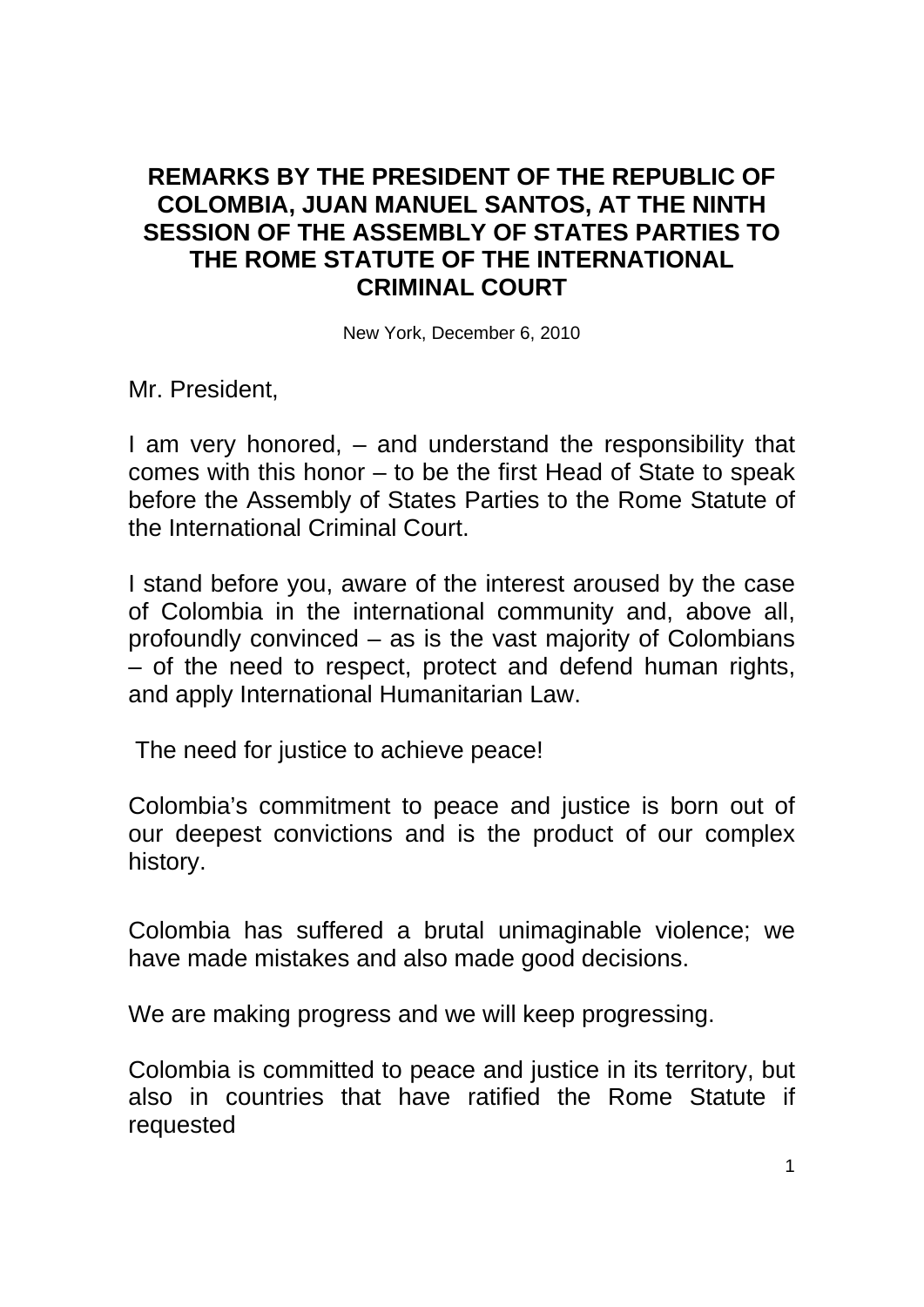So I come with enthusiasm, and a sense of responsibility, to this meeting to reaffirm our commitment.

I come to tell you that in Colombia we have developed a Democratic Security policy that has brought us closer to peace, and has recovered the rule of law throughout the country.

I come to proclaim our determination to fight impunity in our country and our firm support to the work of the International Criminal Court and the complementary criminal justice system created by the Rome Statute.

I come to say that the government of Colombia has the strongest will – I want to make this clear – to recognize and enforce the rights of victims to truth, justice and reparation.

Mr. President,

In the past, amnesties and pardons were the accepted practices for dealing with atrocities in pursuit of peace.

Nowadays, nobody doubts that reconciliation processes require a component of justice to be sustainable.

Colombia has led an ambitious process of transitional justice that seeks a balance between the demands of justice and the desire for peace of millions of Colombians.

We have suffered, for almost half a century, the violence of illegal armed groups of all kinds, who, by their actions, increasingly resemble terrorist squads involved in drug trafficking.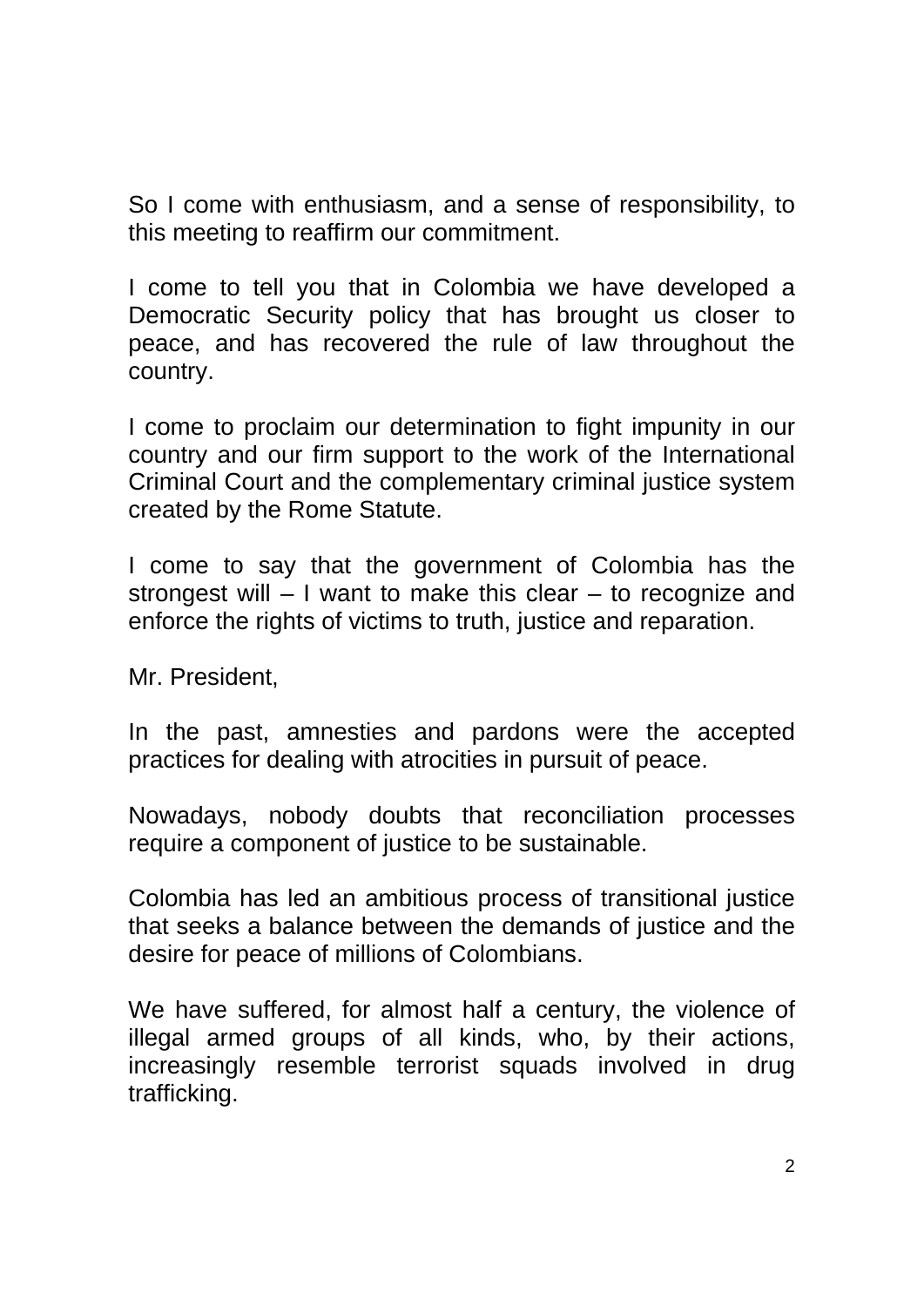In this difficult context, Colombia began, in 2005, a new and encouraging process with the approval of **the Justice and Peace Law.**

This law established the legal framework for a transitional justice process in order to achieve the demobilization, disarmament and reintegration of members of illegal armed groups; to recognize and enforce the rights of victims to truth, justice and reparations; and to carry out investigations and prosecutions against the leaders of illegal armed groups responsible for committing heinous crimes.

## **Colombia is undergoing a comprehensive process of truth, justice and reparation without having completely overcome the threat from violent groups.**

That is, we are applying traditional post-conflict policies without having yet consolidated peace, because we believe that the victims can not and should not wait.

Colombia is also the first country to have achieved the demobilization of illegal armed groups – the so-called paramilitaries – without having defeated them, without offering impunity, without offering an amnesty.

In total, more than 50,000 members of illegal armed groups have demobilized and surrendered their weapons.

For them we began a process of reintegration and psychosocial support –coordinated by the Presidency– which has allowed those not accused of crimes against humanity to return to society as useful citizens.

We remain committed to this process.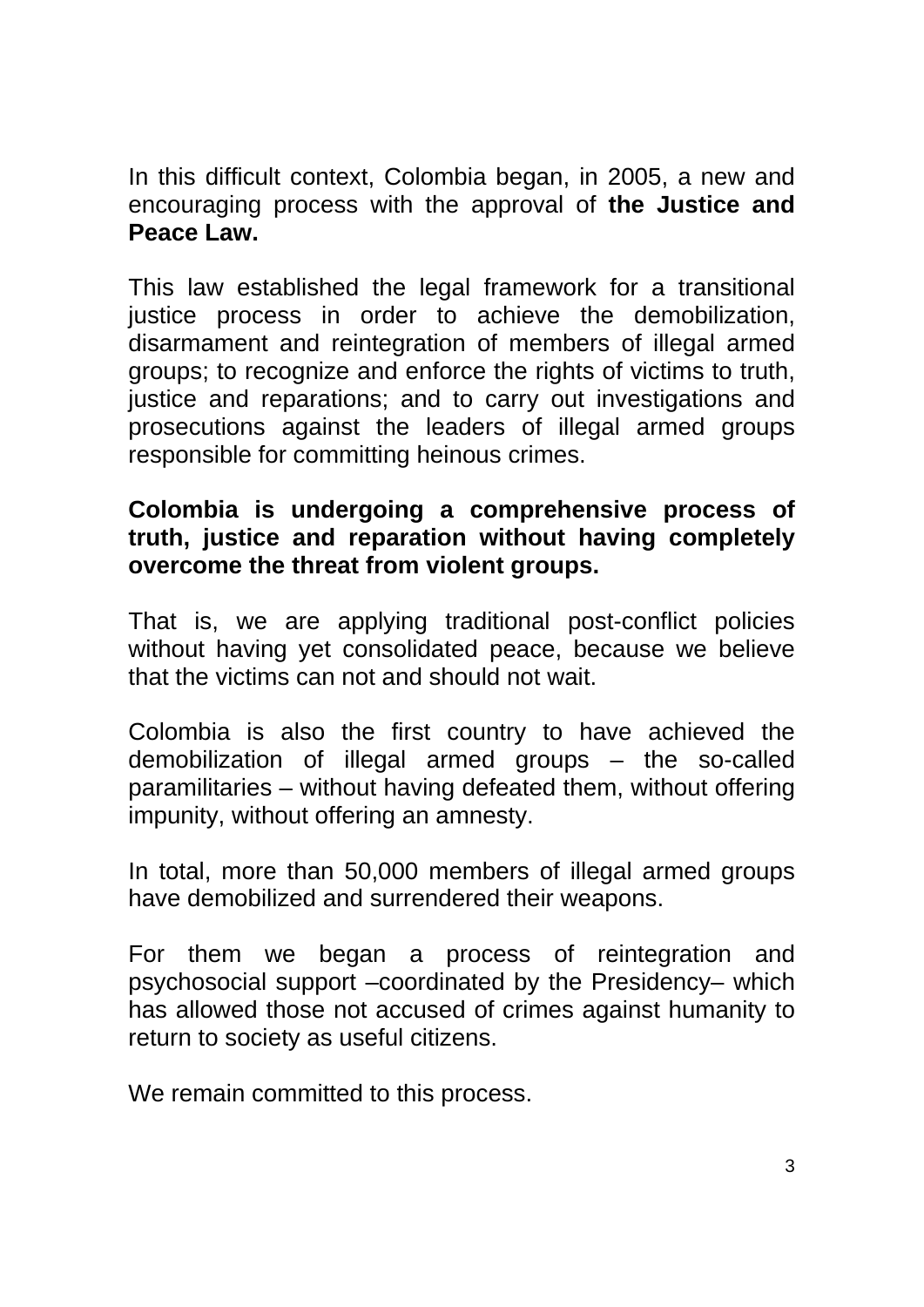The Justice and Peace Law is an innovative scheme that achieves justice without preventing peace, and seeks peace without impunity.

It is a great challenge for our judges and prosecutors, but we are determined to provide all necessary support to allow them to complete their task.

They have done a lot, and we will successfully conclude this difficult process.

More than 4,000 people are being investigated under this special procedure; the paramilitary leaders are in jail; some have been convicted, and most are awaiting sentencing.

Through public hearings with the demobilized, we are reaching a judicial truth that would not otherwise have been possible: 44,000 crimes have been confessed, of which 18,000 were homicides.

More than 2,800 graves, with more than 3,400 corpses, have been located and exhumed, and 1,100 have been identified and delivered to their families.

The leaders of paramilitary organizations, including members of Congress who supported them, have been tried and many have been convicted.

Today, more than 400 politicians at all levels – congressmen, governors, mayors, assemblymen, councilmen – and others from various sectors of civil society, are being prosecuted for collaborating with illegal armed groups.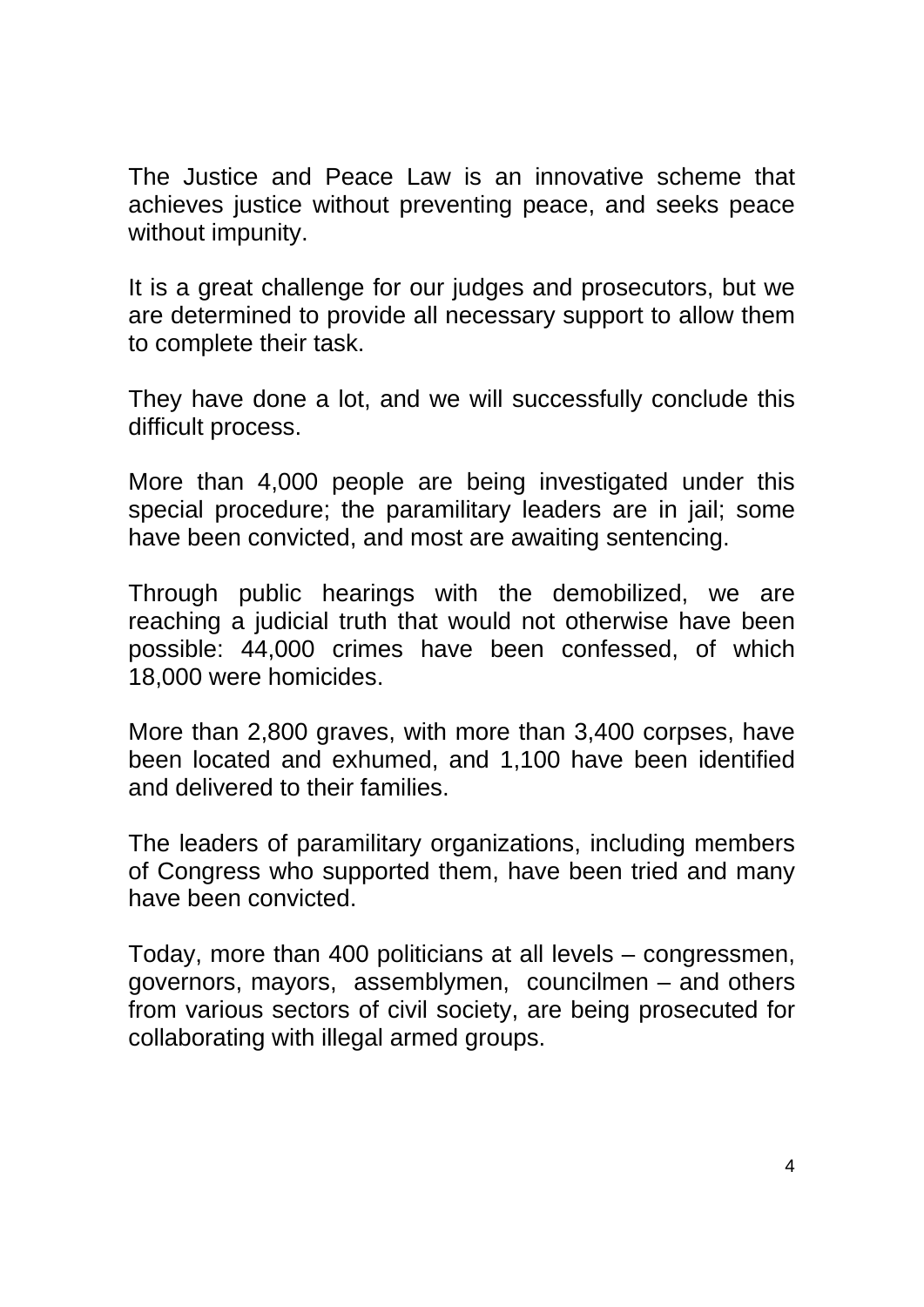The Supreme Court – which has led this judicial activity – has imposed sentences of up to 40 years in prison for their connection with heinous crimes.

The political class has no impunity in Colombia.

And we have paid particular attention to the behavior of our Military and Police.

My commitment as President is that there will be no deviation from legal norms.

And if this occurs it will be severely punished.

It is obedience of the law that distinguishes a soldier from a criminal.

In this context, investigations have been carried out against members of the security forces, including senior officers. As of September of this year there were 737 active cases and 298 convictions.

Last week an Army Major was sentenced to 32 and a half years in prison for the extrajudicial execution of two people.

 This case was first investigated by the armed forces and has now been decided by the civilian courts.

These cases show that there is no impunity for any sector, civilian or military.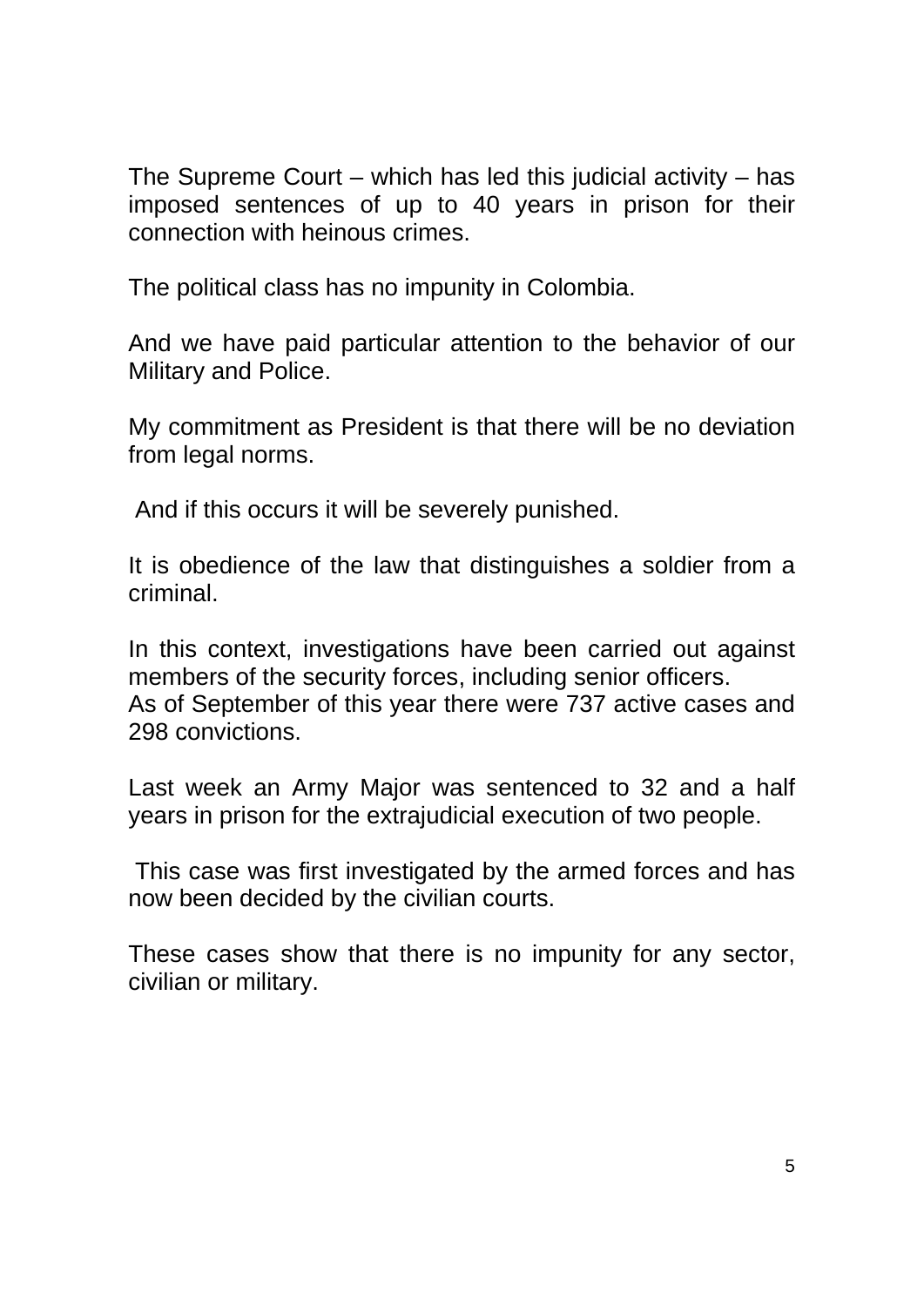I want to emphasize at this stage – and I do so not only as President but as someone who was Defense Minister for almost three years – that I am grateful and honored by the efforts of the more than 400 thousand members of our Armed Forces who risk their lives to defend the Colombian people.

Respect for human rights and International Humanitarian Law will continue to be ingrained in our Armed Forces.

By way of example, in 2008 we issued the first **Comprehensive Policy on Human Rights and International Humanitarian Law** of the Ministry of Defense, which the support of the Office of the United Nations High Commissioner for Human Rights called "a milestone for the continent."

Among other things, this policy strengthened the training in Human Rights and International Humanitarian Law; created a system of operational legal advisers and inspectors delegates who ensure its application in military units; and strengthened the military criminal justice system.

We accomplished this with the help of national institutions, the Office in Colombia of the UN High Commissioner for Human Rights, and the International Committee of the Red Cross.

We also created, with the same institutions, a system to monitor allegations of human rights violations, and issued an Operational Law Handbook – probably the only one in countries with internal security problems – which gives our military legal support on the rules of engagement to be observed in the field.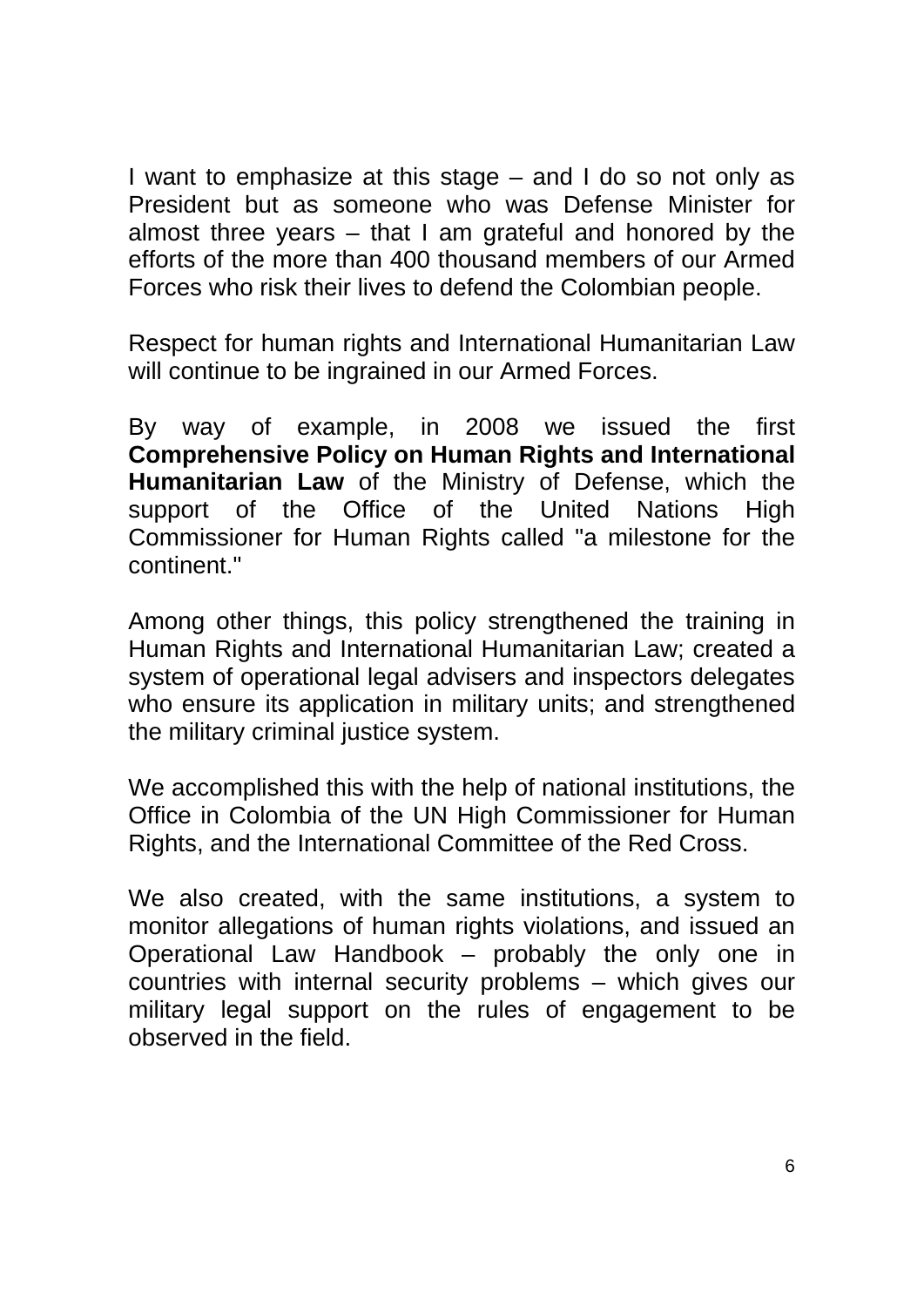Among other things, we elevated the following practice to military doctrine: to promote demobilizations over captures, and captures over deaths in combat.

The result has been a true internalization of responsibility for human rights and IHL by the members of our Armed Forces. while individual cases of violations of human rights by members of the security forces are being investigated and punished.

The Colombian Armed Forces have demonstrated that respect for the law improves efficiency.

As an example, allow me to mention the operation that rescued Ingrid Betancourt and 14 other hostages, which was planned by military intelligence, without firing a single shot.

In compliance with the Oslo convention, our Air Force destroyed all the cluster bombs in its stock; in compliance with the Ottawa Convention, our Armed Forces destroyed all land mines in their possession, and for over 10 years they have not recruited anyone under 18 into their ranks.

These are the Armed Forces of our country, of which I am proud!

Our human rights work with the security forces is receiving increased recognition, and we are making this experience and doctrinal expertise available to other countries where they may be useful.

We have an important experience to share in this respect.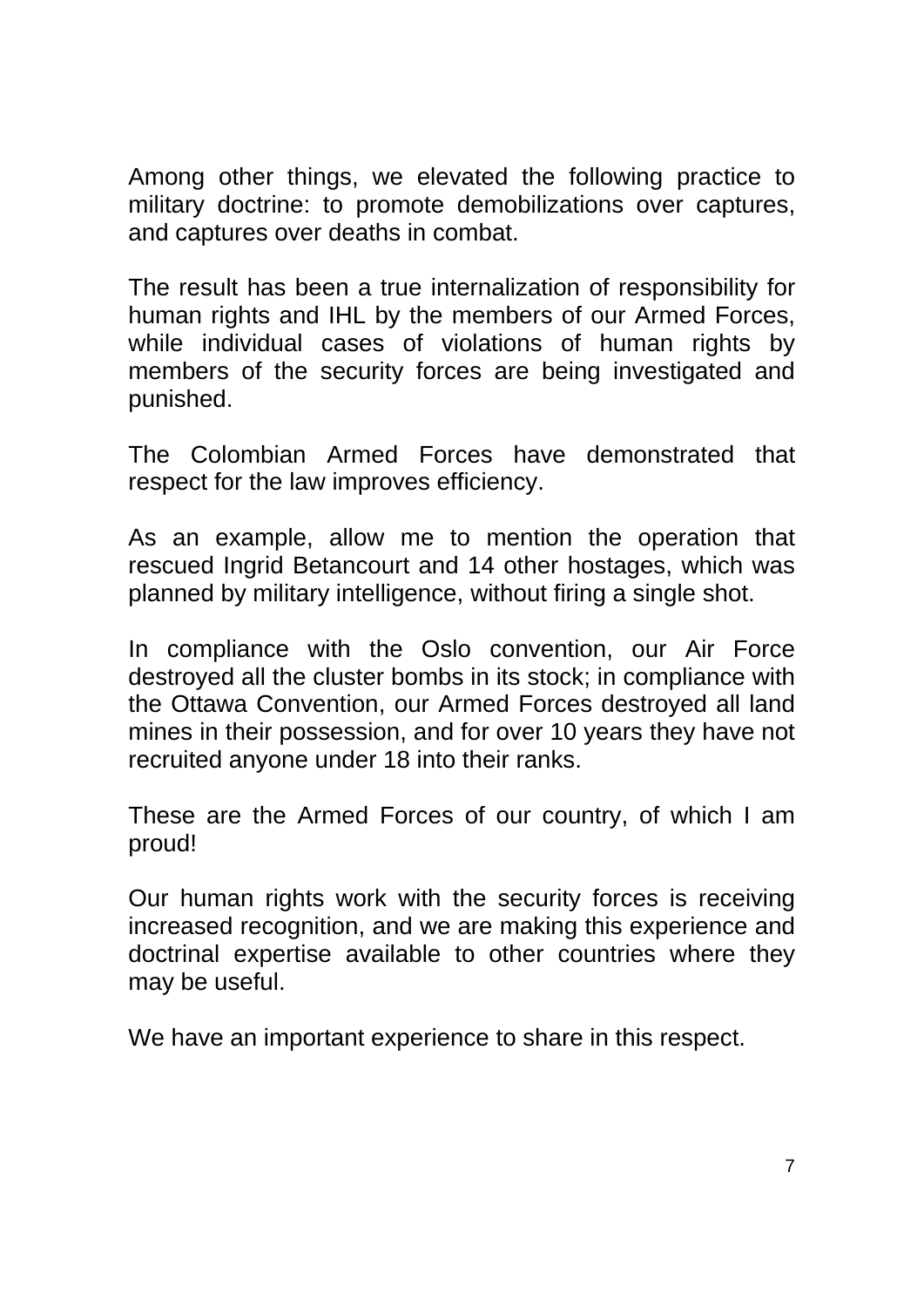Many thought that the discovery of links between the illegal armed groups and different sectors of society, including state agents, would create an unprecedented institutional crisis in the country.

On the contrary, both our institutions and justice system have been strengthened, which demonstrates the maturity and stability of our democracy and our rule of law.

That is why we are here, not just representatives of the government, but also high representatives of the Judicial Branch and the heads of the Military and Police, to show the commitment of the state as a whole to achieving efficient justice, and respect for human rights.

Mr. President,

Along this journey, **the victims** have gone from being invisible spectators to be the main actors and real engines of the transitional justice processes.

To exercise their right to reparation, the Justice and Peace Law created the National Commission for Reparation and Reconciliation, an independent institution consisting of representatives of government, state, civil society and victims, which has, additionally, done a rigorous job in recovering the historical memory.

Under the Justice and Peace Law, victims can participate in all stages of the proceedings and seek reparations from their abusers and, secondarily, from the State.

Over 55,000 victims have been involved in criminal proceedings and were able to question their abusers.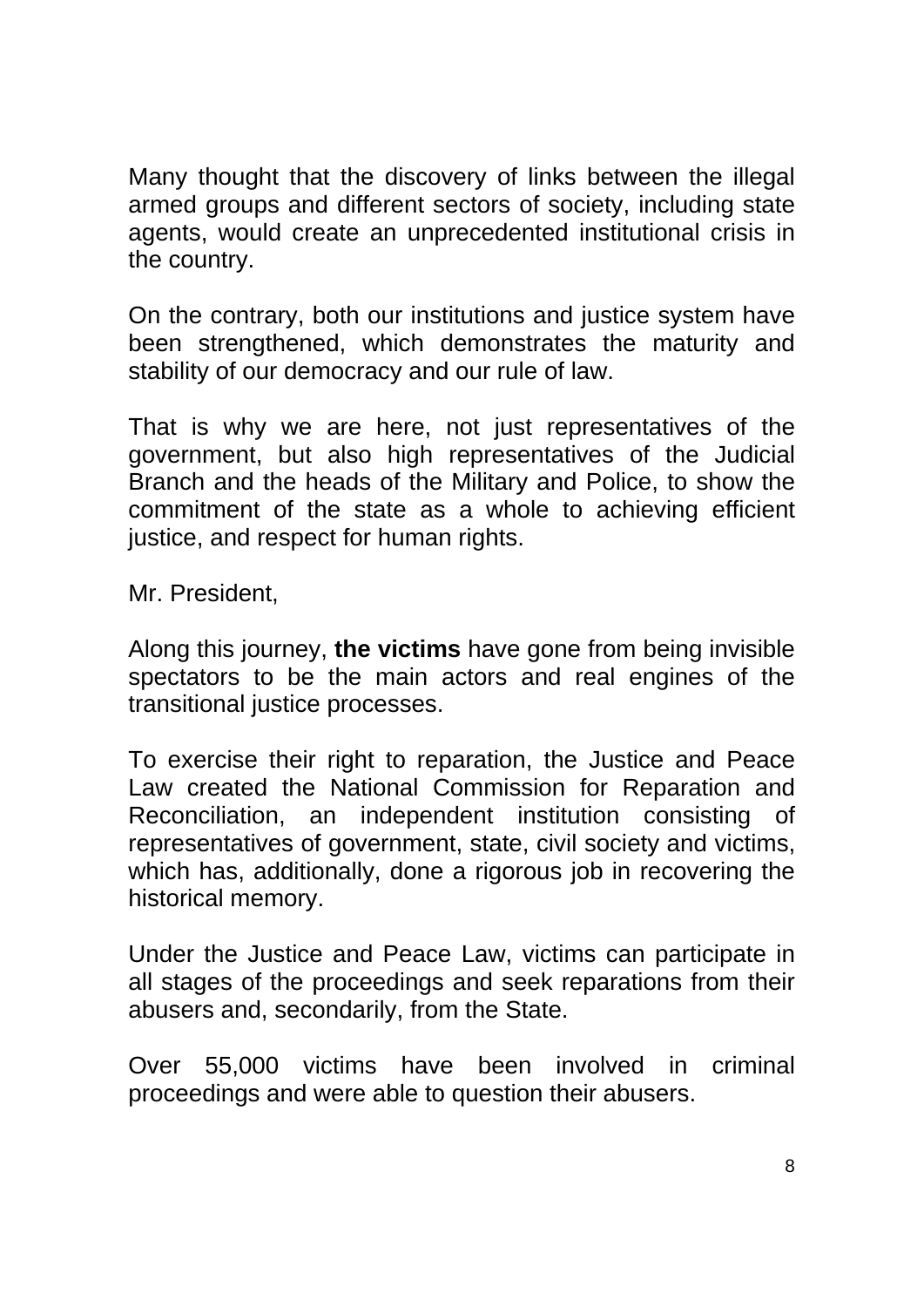Over 250 million dollars have been destined to repair around 25,000 victims.

This great effort will be complemented by the **Victims Law,** a project which I – in an act unprecedented in Colombian democracy – personally introduced to Congress on September 27, and which has been progressing positively in the legislature.

The objective of this law is to repair the victims of heinous crimes.

The project also includes the most comprehensive regulations on land restitution, to give peasants back the land stolen from them by illegal armed groups, and to ensure a return to their place of origins and a decent life for the displaced people.

The collective return of farmers to their land will be accompanied by technical assistance, and the provision of government services for rural development to rebuild the communities affected by the theft and to guarantee the sustainability of the process.

According to preliminary estimates, to fulfill this law, we would have to spend more than 22 billion dollars – more than 22 billion dollars! – In the next 15 years.

Colombia is going to make victims of violence the center of its efforts.

In the words of Norbert Wuhler, Chief of the Reparations Program for International Organization for Migration, this program represents the *"most ambitious and comprehensive reparation that has been seen in the world."*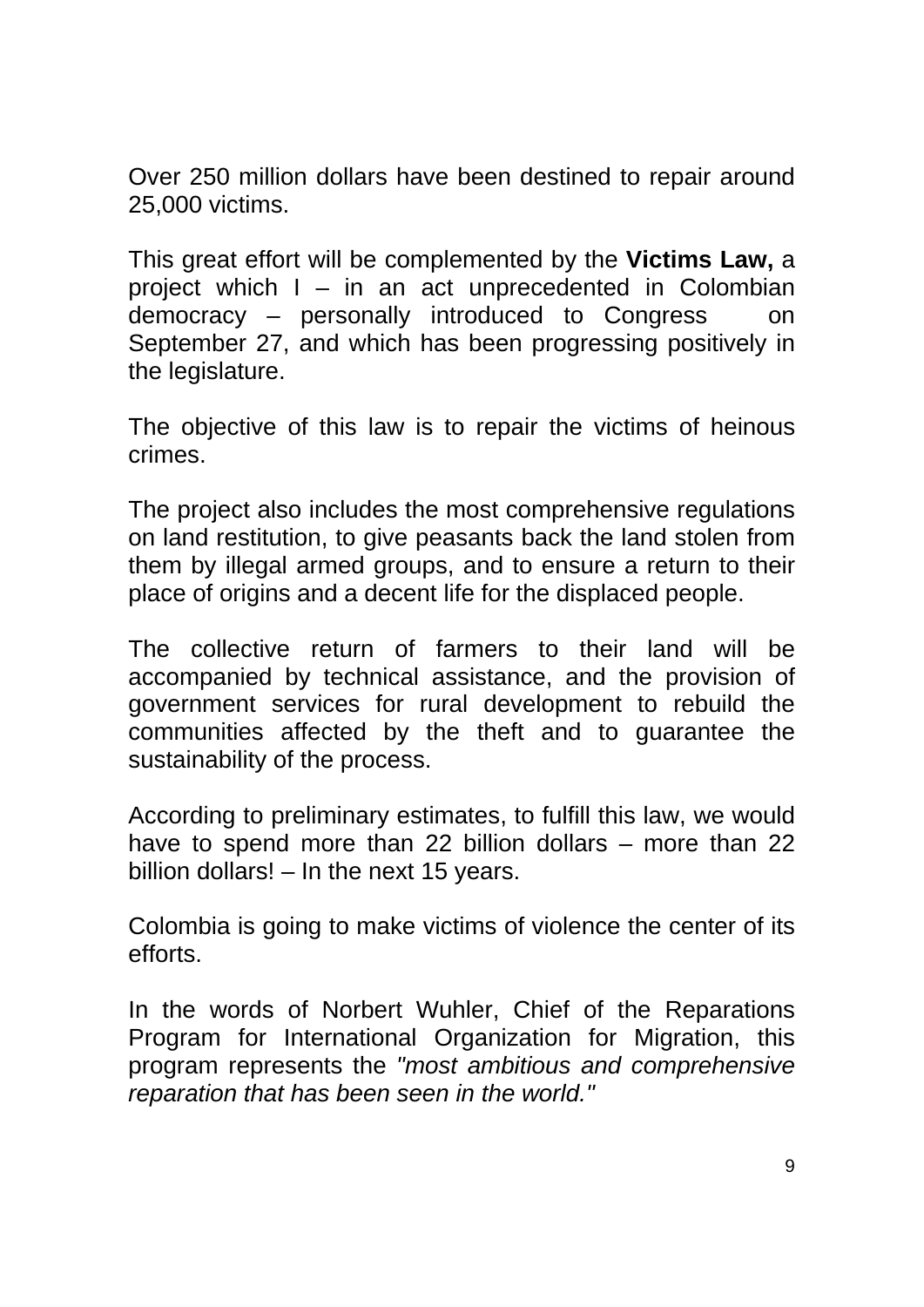The project we have presented gives equal treatment to victims regardless of who the perpetrator is, even if it is a State agent, and acknowledges – for the first time in the world –, the displaced people as victims, thus expanding the universe of beneficiaries of the law.

To get an idea of my Government's commitment, and of the challenges we face, keep in mind that between 1953 and 2009 two million victims of the Holocaust in World War II received reparations.

In Colombia we intend to make an effort of similar magnitude in only 15 years!

The way to achieve truth, justice and reparation has not been, however, free from obstacles and difficulties.

We have been required to learn as we go along, without the benefit of previous models, making corrections as needed.

It has not been a perfect process, and we have learned from our mistakes.

Colombia wants to share this experience with the States Parties to the Rome Statute.

The Colombian model of transitional justice is a laboratory of experiences that can serve as an example for similar efforts in other regions.

Within the frame work of the South-South cooperation encouraged by the International Criminal Court, we will begin to cooperate with the Commission for Reparation and Reconciliation in Kenya.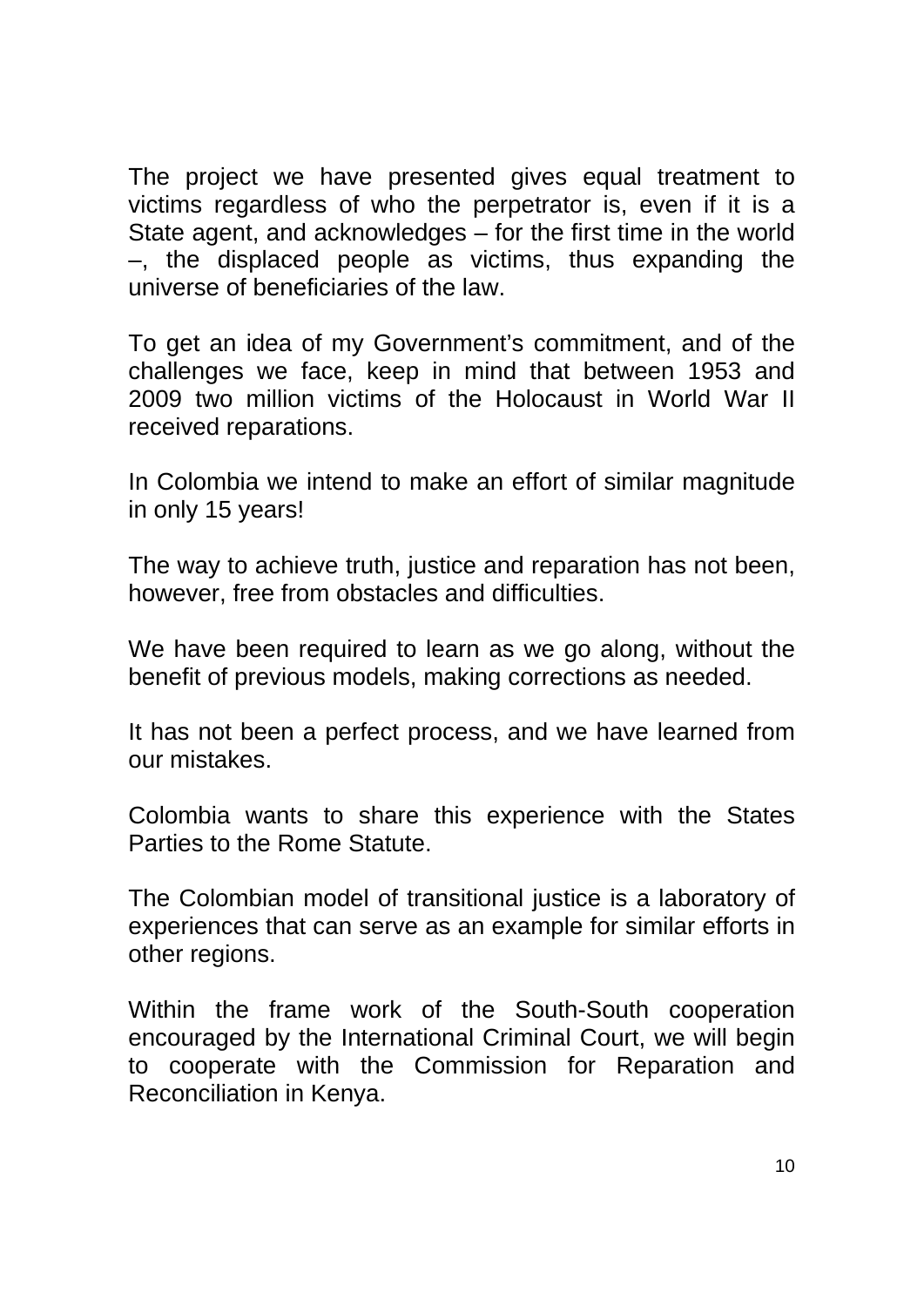And we are ready to cooperate with other states to share the lessons we have learned in Colombia.

Dear Delegates,

On March 6, 2006, our Council of Economic and Social Policy approved a *Policy to Combat Impunity in Cases of Human Rights Violations and Breaches of International Humanitarian Law,* in order to strengthen the capacity of the Colombian State to investigate, prosecute and punish.

It was prepared by different institutions, including the Judiciary and various control bodies.

The work was supported by the Embassy of the Netherlands and the Office in Colombia of the UN High Commissioner for Human Rights.

The policy has been implemented through 22 projects financed with national resources and with cooperation from the Kingdom of the Netherlands and the European Union.

The United States Agency for International Development has also supported us in implementing an accusatory criminal justice system and providing human rights training for judicial officials.

These are just some of many examples where the international community has been cooperating with our country on issues related to strengthening our judicial system.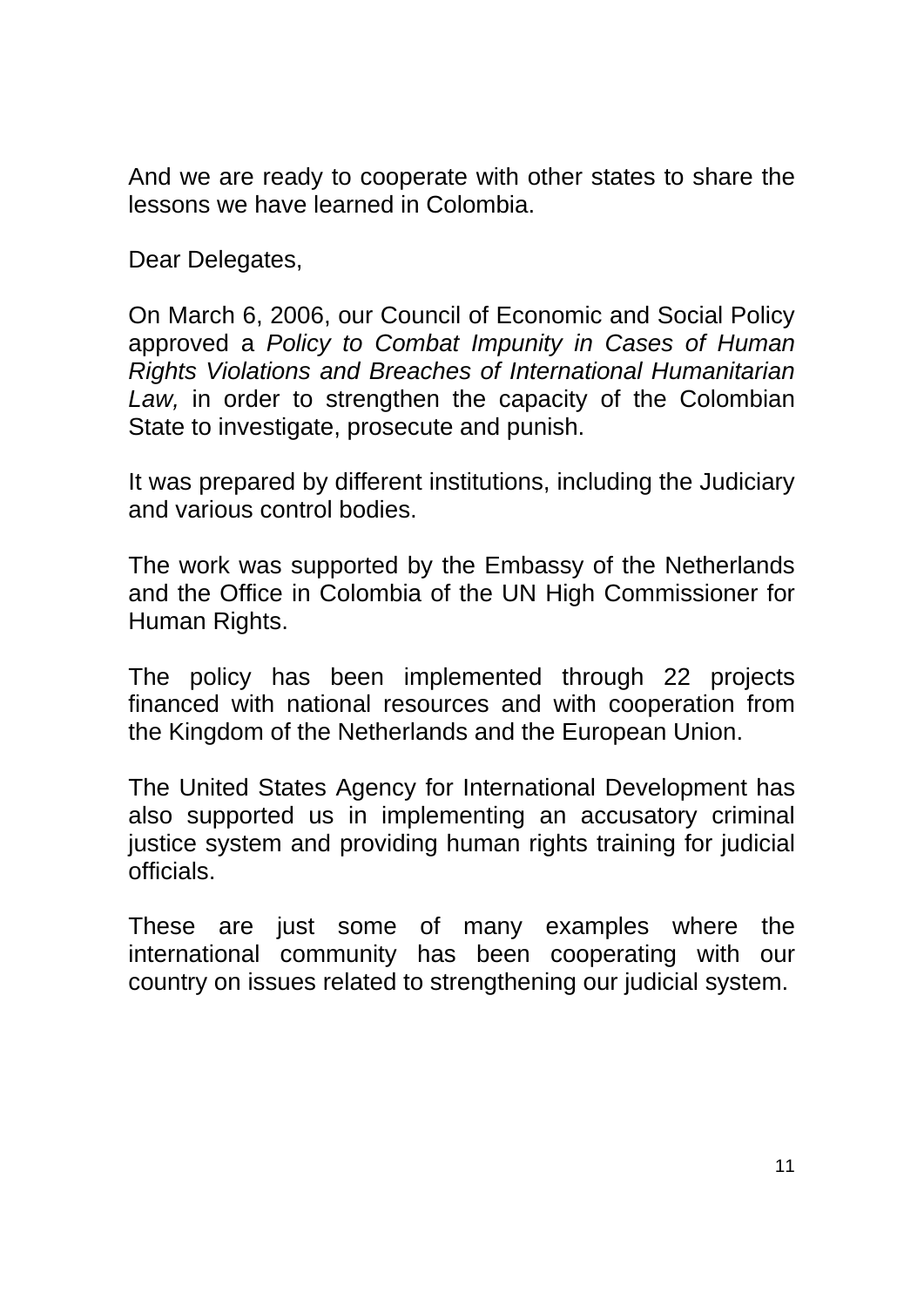Therefore, taking advantage of the presence of so many states in this Assembly, I thank all those countries that have supported several aspects of transitional justice in Colombia, such as Germany, Canada, Japan, Netherlands, Spain, Sweden, Switzerland, and United States, among others.

I also want to thank the Organization of American States and United Nations agencies, the European Union and other international organizations.

At the same time, I want to recognize the contributions that civil society, organized in different national and international NGOs, has made to the process of transitional justice in Colombia and to the strengthening, in general, of the judicial system and the protection of human rights in our country.

Without their substantial contribution we would not have gotten to where we are.

This support has been crucial and is framed within the principle of complementarity, the pillar of the Rome Statute.

This theme – complementarity –, which has been subject to important insights, including during the Review Conference of the Rome Statute, held in Kampala, and that will continue on the agenda of the Assembly, is a central theme of the challenges facing contemporary criminal justice.

**Justice** is an essential function of the State, and the fight against impunity for heinous crimes will only be successful if there are effective domestic judicial systems.

We do not believe – I want to emphasize this – that there is a dichotomy between international criminal justice and national justice.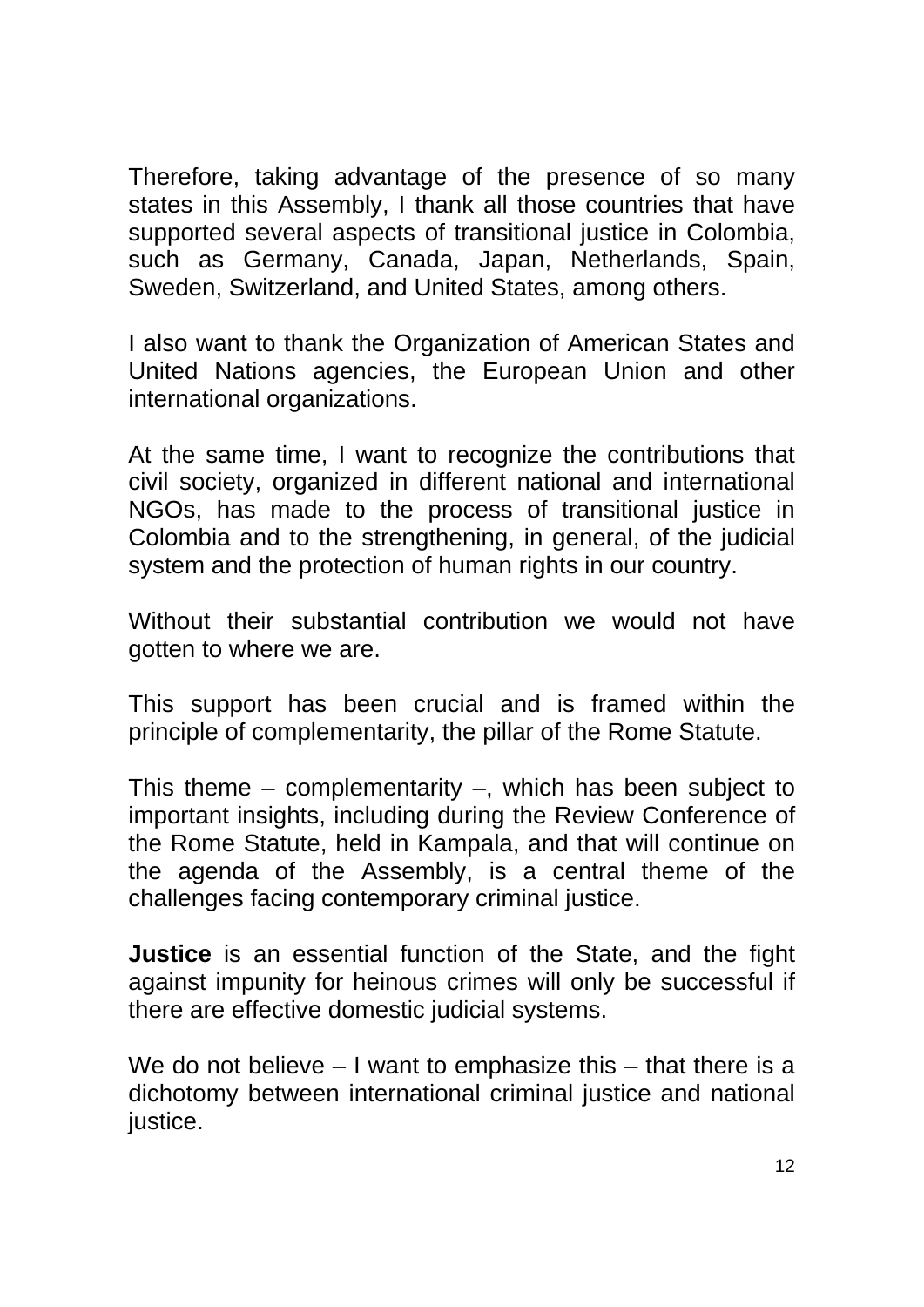Both are part of the system created by the Statute of Rome, where the leading role lies with the States and, secondarily, with the International Criminal Court, when the States can not administer justice for lack of ability or will.

My government sees the ICC as an **ally** in its fight against impunity for heinous crimes, and is willing to cooperate actively with the Court.

The contradiction, therefore, is not between States and the Court, but between States **and** the Court, on the one hand, and the perpetrators of heinous crimes on the other.

Mr. President,

We believe in an international criminal justice built on the foundation of domestic justice.

On this belief, my country committed itself from the beginning to the International Criminal Court, and, by ratifying the Rome Statute, gave it the highest regulatory authority by incorporating it into the Constitution.

We ratified the agreement on privileges and immunities; included the crimes within the Court's jurisdiction into our criminal legislation; and incorporated the obligation to cooperate with the ICC into our Code for Criminal Procedure.

Additionally, through our missions to The Hague and New York, we have maintained a respectful and transparent working relationship, and a dynamic dialogue, with the different organs of the International Criminal Court and with its officials.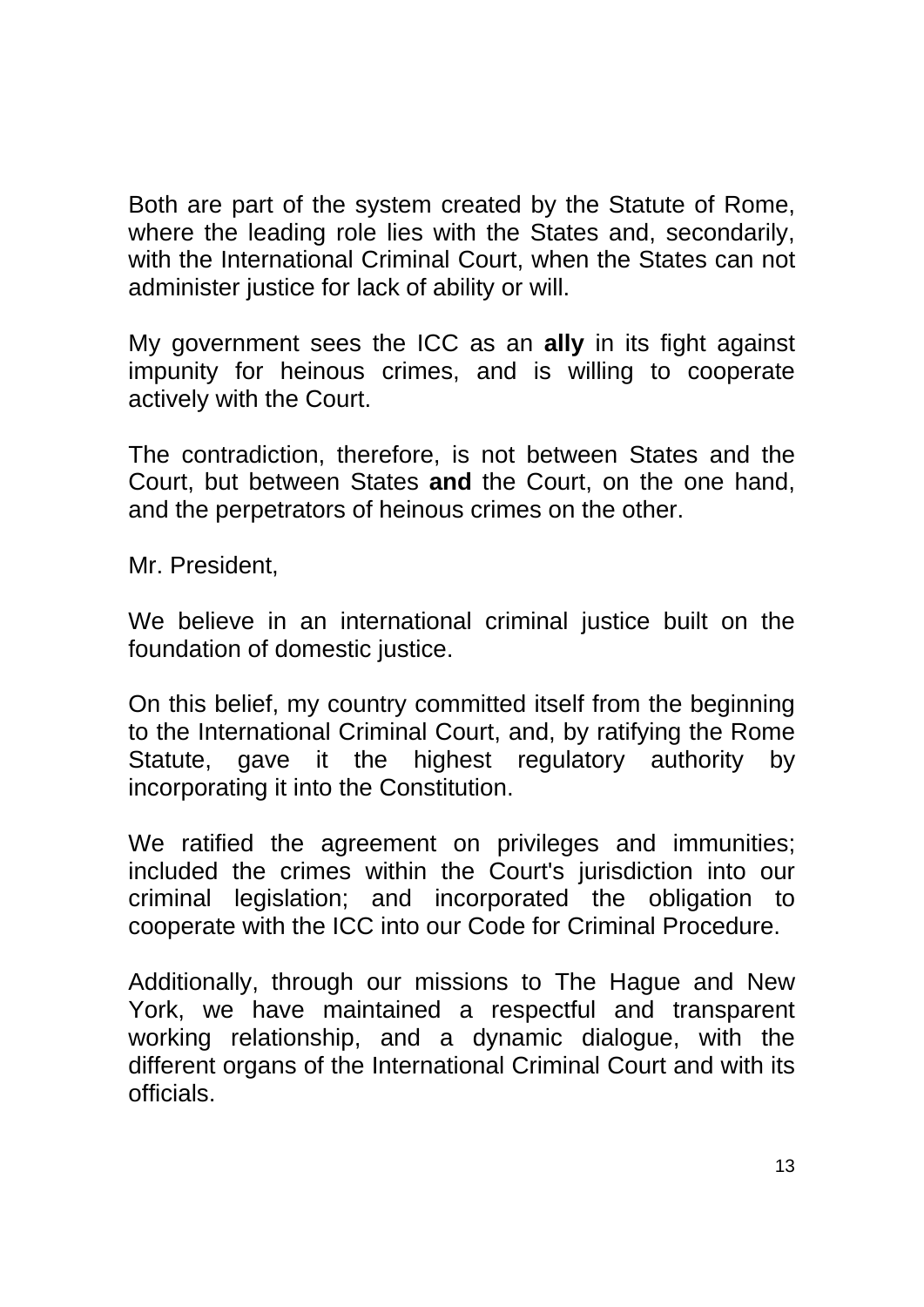As a further sign of our commitment to the Court, and especially to victims from other parts of the world, we will make a donation to Court's Victims Fund.

We have also made the decision to sign an agreement with the Court for the Execution of Sentences, which we aim to subscribe with the Chief Justice, His Excellency Judge Song, whom we have invited to Colombia.

We are determined to continue the two-way cooperation with the Prosecutor of the International Criminal Court and with other judicial authorities to make our struggle against impunity more effective.

Finally, I want to note that Colombia has been elected to the United Nations Security Council for the period 2011-2012 and that, from this important position, we hope to assist and work with the Court for peace and justice.

Mr. President,

Despite many difficulties, Colombia has not relented in the fight against violence, in punishing human rights abusers and in its decision to compensate the victims of the most serious crimes of international relevance.

These processes were initiated and given special impetus during the administration of my predecessor, President Alvaro Uribe Vélez, and we are reaping the fruits of his work in terms of security and protection of human rights.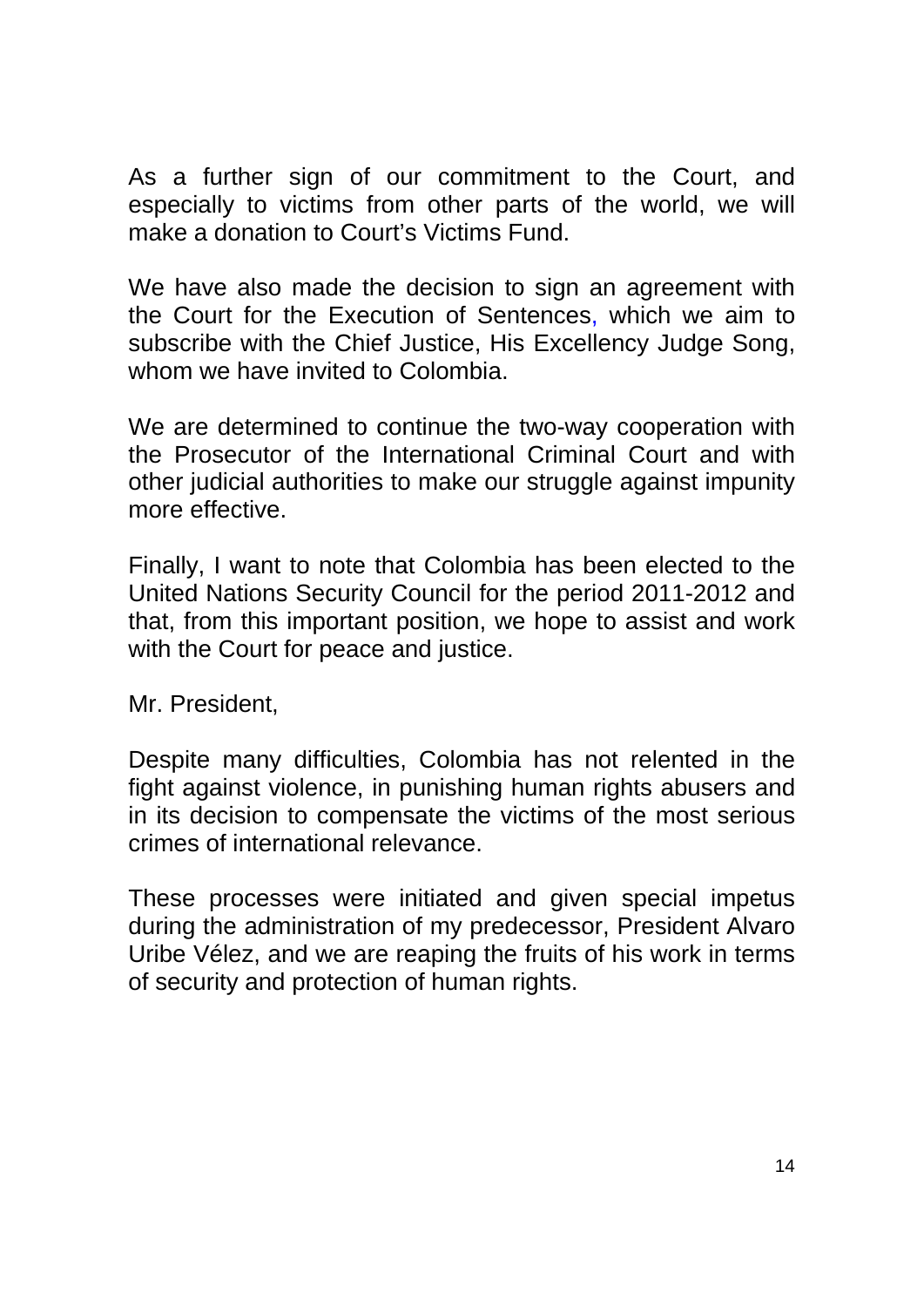At the same time that we continue fighting against the violence perpetrated by illegal armed groups, we have continued to progress economically; to seek social equality; to improve our protection of human rights; and to cultivate better relations with the international community.

The security indicators of the last eight years are telling: murders have dropped by 45 percent, massacres by 78 percent and kidnappings by 91 percent.

The Democratic Security policy, which we have applied for eight years to restore security and tranquility to the country, was in essence a policy of systematic protection of human rights and a policy to bring Colombians closer to peace.

If the international community can help us with something, it is in helping us prepare now for the post-conflict phase, educating the thousands of demobilized that are looking for a place in society, in giving the victims of decades of violence – violence that we are beginning to overcame – a new chance.

Now that we are managing to heal the wounds of violence that have affected us  $-$  as they have few other countries in the world –, I've called for National Unity, to leave the hatred behind us, and to look with optimism to the future.

Together, Colombians are going to continue fighting for justice and against impunity.

Together, we will prosecute to the fullest extent of the law, as we have done, those responsible for atrocities.

Together, we will make sure victims receive full reparation.